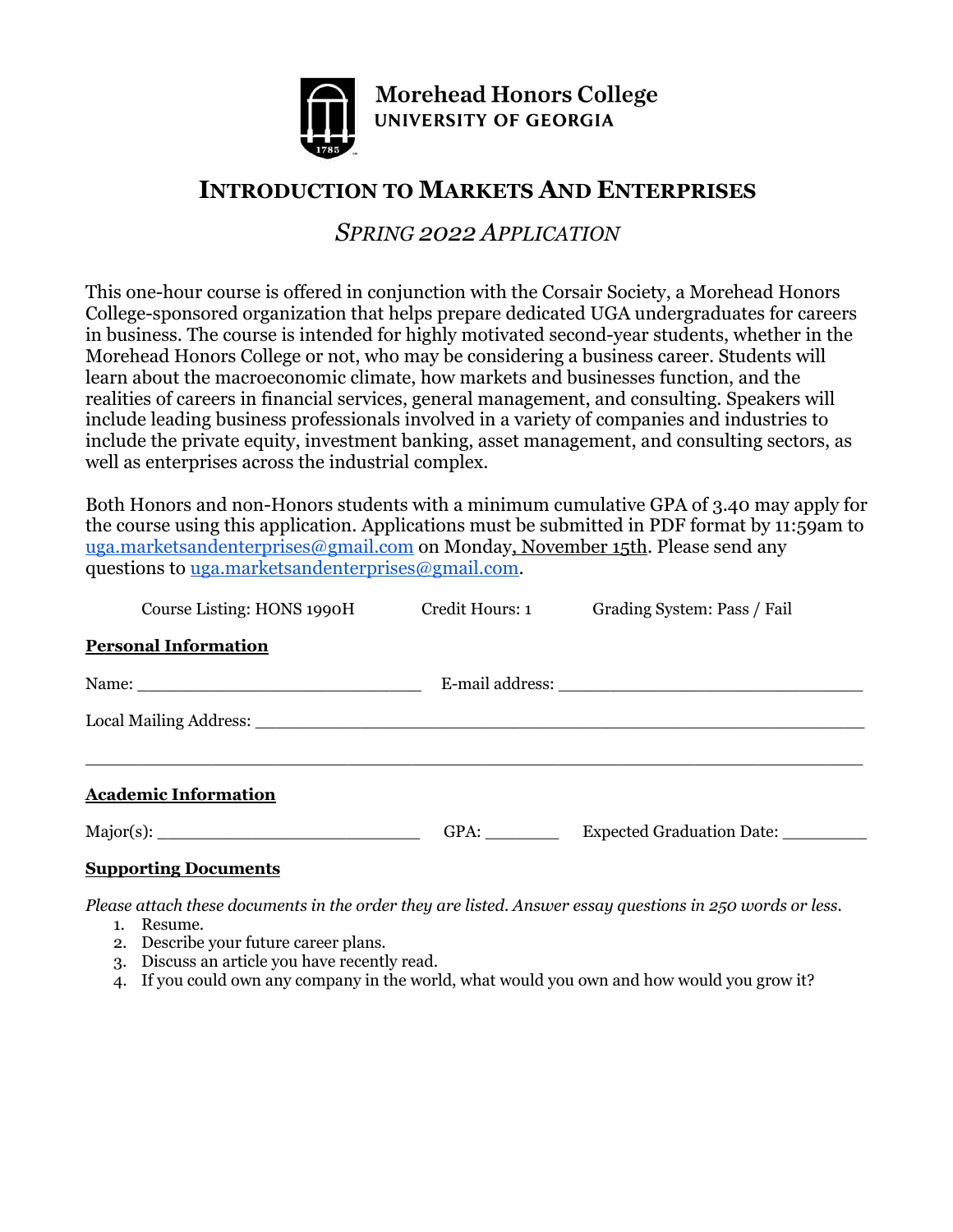### **HONS 1990H** *Introduction to Markets and Enterprises Tentative Syllabus*

 Spring 2022 *[Mondays, 3:35 PM-5:30 PM] [Moore Hall 309]*

*The course syllabus is a general plan for the course; deviations announced to the class by the instructor may be necessary.*

#### **Contact Information**

Office Hours: By appointment

Supervising Instructor: Dr. David Williams *(dwilliam@uga.edu)*<br>Instructor's Assistant: Amanda Pruitt *(apruitt@uga.edu; 706-5* Amanda Pruitt *(apruitt@uga.edu; 706-542-0532)* Teaching Assistants: Current Corsair student: Yash Patel (*yashmpatel01@gmail.com)*

#### **Course Overview**

The course will begin with an introduction of Porter's five forces, which will be used as a lens to view the different industries and case studies presented throughout the semester. Following that, the course will focus on Mergers and Acquisitions and the institutions involved in those financial transactions. Subsequently the course will compare private and public institutions that are affected by the financial institutions previously discussed. The course will then highlight management consultant's roles advising and solving problems for companies. The course will conclude with a course on leadership and business ethics and corporate social responsibility. The flow of the course will emphasize how important each of the different institutions' work is to one another, as well as explain how they all work together.

#### **Course Requirements**

- Each student must attend and actively participate in each class session.
- Each student must complete all assigned reading and tasks.
- Each student must meet with TA to discuss career development
- Each student must dress appropriately for each class session.

#### **Attendance Policy and Grading**

Due to the relatively few number of class sessions in the course, regular attendance is required to attain a satisfactory grade. Difficulties in meeting this expectation will be addressed by the TAs and/or Dr. Williams.

This course is graded Satisfactory (S)/ Unsatisfactory (U). Students who complete all assignments, abide by the attendance policy, and actively participate in the course will earn a satisfactory grade. Students who fail to meet one or more of the course requirements may receive an unsatisfactory grade.

#### **Academic Honesty**

All academic work must meet the standards contained in "A Culture of Honesty." All students are responsible to inform themselves about those standards before performing any academic work.

*Students with disabilities who require reasonable accommodations in order to participate in course activities or meet course requirements should contact the instructor or designate during regular office hours or by appointment.*